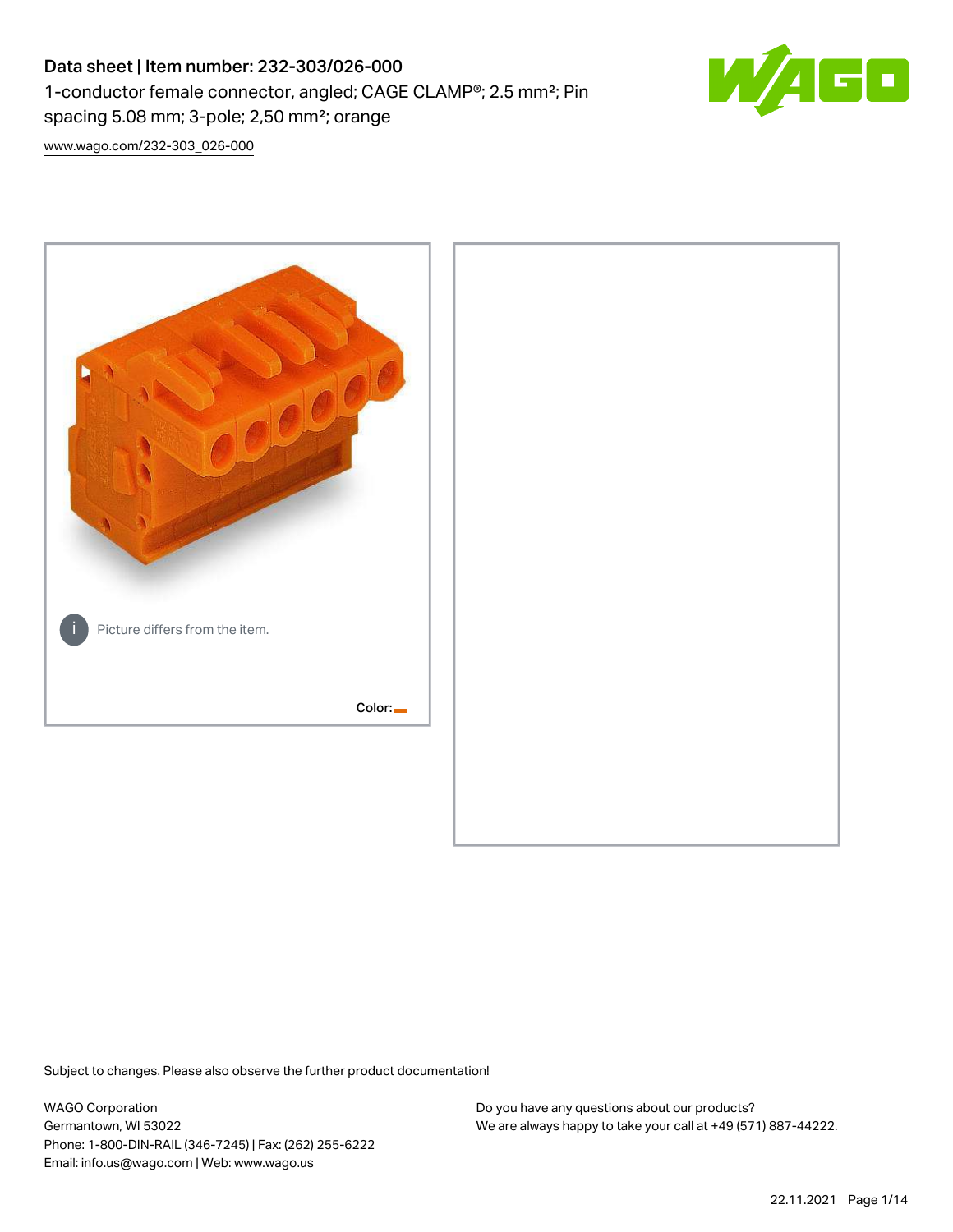

Dimensions in mm

Total length = (pole no. x pin spacing) + 1.5 mm + 0.9 mm

2- to 3-pole female connectors – one latch only

#### Item description

- **Universal connection for all conductor types**
- Easy cable pre-assembly and on-unit wiring via vertical and horizontal CAGE CLAMP<sup>®</sup> actuation  $\blacksquare$
- $\blacksquare$ Integrated test ports
- $\blacksquare$ With coding fingers

Subject to changes. Please also observe the further product documentation! Data

WAGO Corporation Germantown, WI 53022 Phone: 1-800-DIN-RAIL (346-7245) | Fax: (262) 255-6222 Email: info.us@wago.com | Web: www.wago.us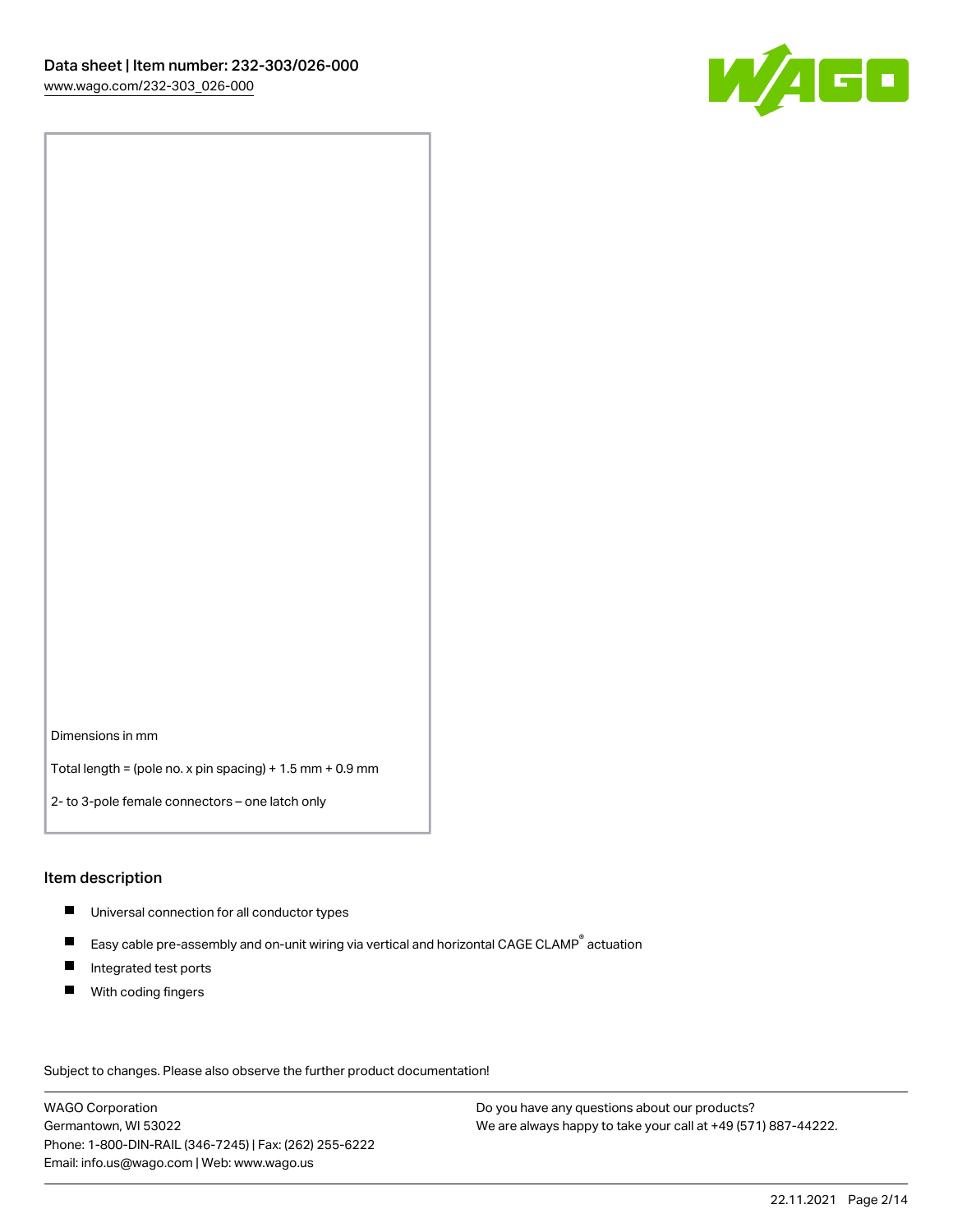

## Data Notes

| Safety information 1 | The MCS-MULTI CONNECTION SYSTEM includes connectors<br>without breaking capacity in accordance with DIN EN 61984. When<br>used as intended, these connectors must not be connected<br>/disconnected when live or under load. The circuit design should<br>ensure header pins, which can be touched, are not live when<br>unmated. |
|----------------------|-----------------------------------------------------------------------------------------------------------------------------------------------------------------------------------------------------------------------------------------------------------------------------------------------------------------------------------|
| Variants:            | Gold-plated or partially gold-plated contact surfaces<br>Other versions (or variants) can be requested from WAGO Sales or<br>configured at https://configurator.wago.com/                                                                                                                                                         |

## Electrical data

## IEC Approvals

| Ratings per                 | IEC/EN 60664-1                                                        |
|-----------------------------|-----------------------------------------------------------------------|
| Rated voltage (III / 3)     | 320 V                                                                 |
| Rated surge voltage (III/3) | 4 <sub>k</sub> V                                                      |
| Rated voltage (III/2)       | 320 V                                                                 |
| Rated surge voltage (III/2) | 4 <sub>k</sub> V                                                      |
| Nominal voltage (II/2)      | 630 V                                                                 |
| Rated surge voltage (II/2)  | 4 <sub>k</sub> V                                                      |
| Rated current               | 14A                                                                   |
| Legend (ratings)            | $(III / 2)$ $\triangle$ Overvoltage category III / Pollution degree 2 |

## UL Approvals

| Approvals per                  | UL 1059 |
|--------------------------------|---------|
| Rated voltage UL (Use Group B) | 300 V   |
| Rated current UL (Use Group B) | 15 A    |
| Rated voltage UL (Use Group D) | 300 V   |
| Rated current UL (Use Group D) | 10 A    |

## Ratings per UL

| Rated voltage UL 1977 | 300 V |
|-----------------------|-------|
| Rated current UL 1977 |       |

## CSA Approvals

Approvals per CSA

Subject to changes. Please also observe the further product documentation!

| <b>WAGO Corporation</b>                                | Do you have any questions about our products?                 |
|--------------------------------------------------------|---------------------------------------------------------------|
| Germantown, WI 53022                                   | We are always happy to take your call at +49 (571) 887-44222. |
| Phone: 1-800-DIN-RAIL (346-7245)   Fax: (262) 255-6222 |                                                               |
| Email: info.us@wago.com   Web: www.wago.us             |                                                               |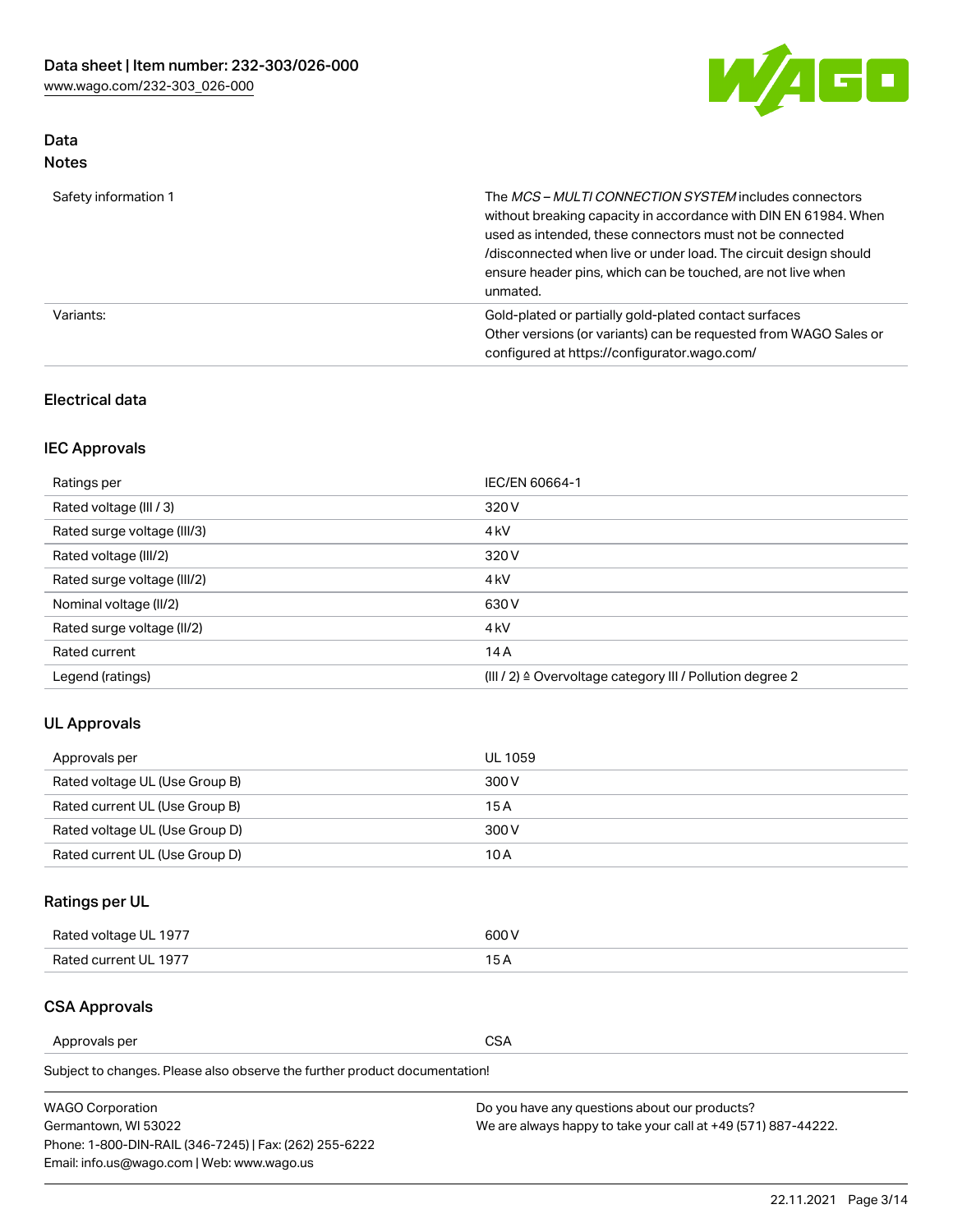

| Rated voltage CSA (Use Group B) | 300 V |
|---------------------------------|-------|
| Rated current CSA (Use Group B) | 15 A  |
| Rated voltage CSA (Use Group D) | 300 V |
| Rated current CSA (Use Group D) | 10 A  |

## Connection data

| Total number of connection points |  |
|-----------------------------------|--|
| Total number of potentials        |  |
| Number of connection types        |  |
| Number of levels                  |  |

## Connection 1

| Connection technology                             | CAGE CLAMP <sup>®</sup>                 |
|---------------------------------------------------|-----------------------------------------|
| Actuation type                                    | Operating tool                          |
| Solid conductor                                   | $0.082.5$ mm <sup>2</sup> / 28  12 AWG  |
| Fine-stranded conductor                           | $0.08$ 2.5 mm <sup>2</sup> / 28  12 AWG |
| Fine-stranded conductor; with insulated ferrule   | $0.251.5$ mm <sup>2</sup>               |
| Fine-stranded conductor; with uninsulated ferrule | $0.252.5$ mm <sup>2</sup>               |
| Strip length                                      | $89$ mm $/$ 0.31  0.35 inch             |
| Number of poles                                   | 3                                       |
| Conductor entry direction to mating direction     | 270°                                    |

## Physical data

| Pin spacing | 5.08 mm / 0.2 inch    |
|-------------|-----------------------|
| Width       | 17.64 mm / 0.694 inch |
| Height      | 23.9 mm / 0.941 inch  |
| Depth       | 22.75 mm / 0.896 inch |

## Mechanical data

| Design<br>angled |  |
|------------------|--|
|------------------|--|

## Plug-in connection

| Contact type (pluggable connector) | Female connector/socket |
|------------------------------------|-------------------------|
| Connector (connection type)        | for conductor           |
| Mismating protection               | No.                     |
| Locking of plug-in connection      | Without                 |

Subject to changes. Please also observe the further product documentation!

| <b>WAGO Corporation</b>                                | Do you have any questions about our products?                 |
|--------------------------------------------------------|---------------------------------------------------------------|
| Germantown, WI 53022                                   | We are always happy to take your call at +49 (571) 887-44222. |
| Phone: 1-800-DIN-RAIL (346-7245)   Fax: (262) 255-6222 |                                                               |
| Email: info.us@wago.com   Web: www.wago.us             |                                                               |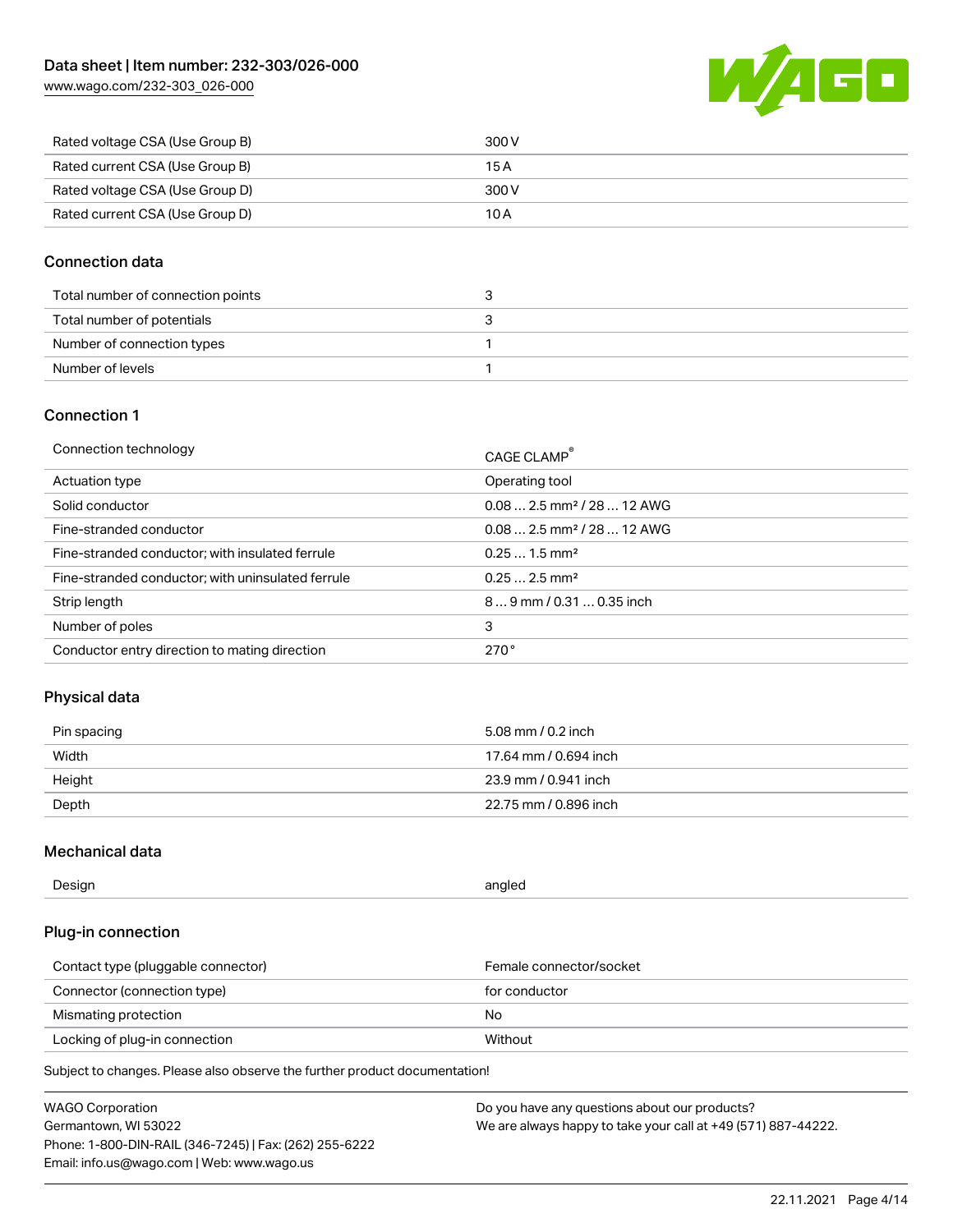

## Material data

| Color                       | orange                            |
|-----------------------------|-----------------------------------|
| Material group              |                                   |
| Insulation material         | Polyamide (PA66)                  |
| Flammability class per UL94 | V <sub>0</sub>                    |
| Clamping spring material    | Chrome nickel spring steel (CrNi) |
| Contact material            | Copper alloy                      |
| Contact plating             | tin-plated                        |
| Fire load                   | 0.096 MJ                          |
| Weight                      | 5.8 <sub>g</sub>                  |

## Environmental requirements

| . +85 °C<br>Limit temperature range<br>co.<br>-00 |  |
|---------------------------------------------------|--|
|---------------------------------------------------|--|

### Commercial data

| Product Group         | 3 (Multi Conn. System) |
|-----------------------|------------------------|
| PU (SPU)              | 100 Stück              |
| Packaging type        | box                    |
| Country of origin     | PL                     |
| <b>GTIN</b>           | 4044918385251          |
| Customs tariff number | 8536694040             |

## Approvals / Certificates

#### Country specific Approvals

| Logo                | Approval                                     | <b>Additional Approval Text</b> | Certificate<br>name |
|---------------------|----------------------------------------------|---------------------------------|---------------------|
|                     | CВ<br>DEKRA Certification B.V.               | IEC 61984                       | NL-39756            |
| EMA<br><b>INEUR</b> | <b>KEMA/KEUR</b><br>DEKRA Certification B.V. | EN 61984                        | 2190761.01          |

#### Ship Approvals

|      |                             |                          | Certificate |
|------|-----------------------------|--------------------------|-------------|
| Logo | Approval                    | Additional Approval Text | name        |
|      | <b>ABS</b>                  | $\overline{\phantom{0}}$ | 19-         |
|      | American Bureau of Shipping |                          | HG15869876- |

Subject to changes. Please also observe the further product documentation!

| <b>WAGO Corporation</b>                                |   |
|--------------------------------------------------------|---|
| Germantown, WI 53022                                   | N |
| Phone: 1-800-DIN-RAIL (346-7245)   Fax: (262) 255-6222 |   |
| Email: info.us@wago.com   Web: www.wago.us             |   |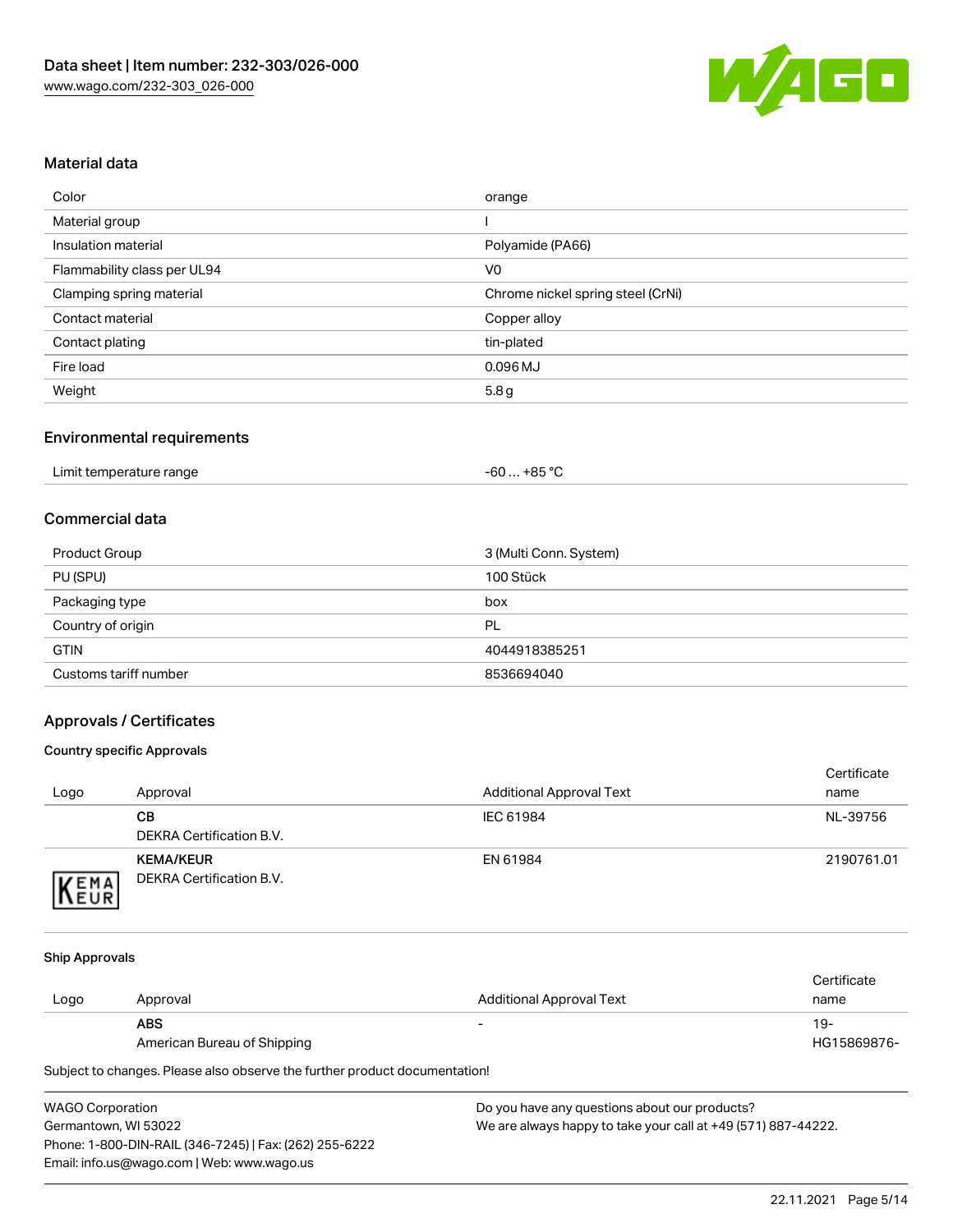



PDA

| 38                  |                                        |                                 |             |
|---------------------|----------------------------------------|---------------------------------|-------------|
|                     | <b>DNV GL</b>                          | $\overline{\phantom{a}}$        | TAE000016Z  |
|                     | Det Norske Veritas, Germanischer Lloyd |                                 |             |
| <b>UL-Approvals</b> |                                        |                                 |             |
|                     |                                        |                                 | Certificate |
| Logo                | Approval                               | <b>Additional Approval Text</b> | name        |
|                     | UL                                     | <b>UL 1977</b>                  | E45171      |
|                     | UL International Germany GmbH          |                                 |             |
|                     | <b>UR</b>                              | <b>UL 1059</b>                  | E45172      |
|                     | Underwriters Laboratories Inc.         |                                 |             |

## Counterpart

| Item no.231-633<br>Male connector; 3-pole; Pin spacing 5.08 mm; orange                                              | www.wago.com/231-633         |
|---------------------------------------------------------------------------------------------------------------------|------------------------------|
| Item no.231-333/001-000<br>Male header; 3-pole; THT; 1.0 x 1.0 mm solder pin; straight; pin spacing 5.08 mm; orange | www.wago.com/231-333/001-000 |
| Item no.231-533/001-000<br>Male header; 3-pole; THT; 1.0 x 1.0 mm solder pin; angled; pin spacing 5.08 mm; orange   | www.wago.com/231-533/001-000 |
|                                                                                                                     |                              |
|                                                                                                                     |                              |
|                                                                                                                     | <b>Optional accessories</b>  |

| <b>ANTICOLOGICA</b> | Item no.: 231-907<br>Jumper; for conductor entry; 7-way; insulated; gray | www.wago.com/231-907 |
|---------------------|--------------------------------------------------------------------------|----------------------|
| <b>ARANGERS</b>     | Item no.: 231-903<br>Jumper; for conductor entry; 3-way; insulated; gray | www.wago.com/231-903 |
| <b>ARE CAREER</b>   | ltem no.: 231-905<br>Jumper; for conductor entry; 5-way; insulated; gray | www.wago.com/231-905 |

Subject to changes. Please also observe the further product documentation!

WAGO Corporation Germantown, WI 53022 Phone: 1-800-DIN-RAIL (346-7245) | Fax: (262) 255-6222 Email: info.us@wago.com | Web: www.wago.us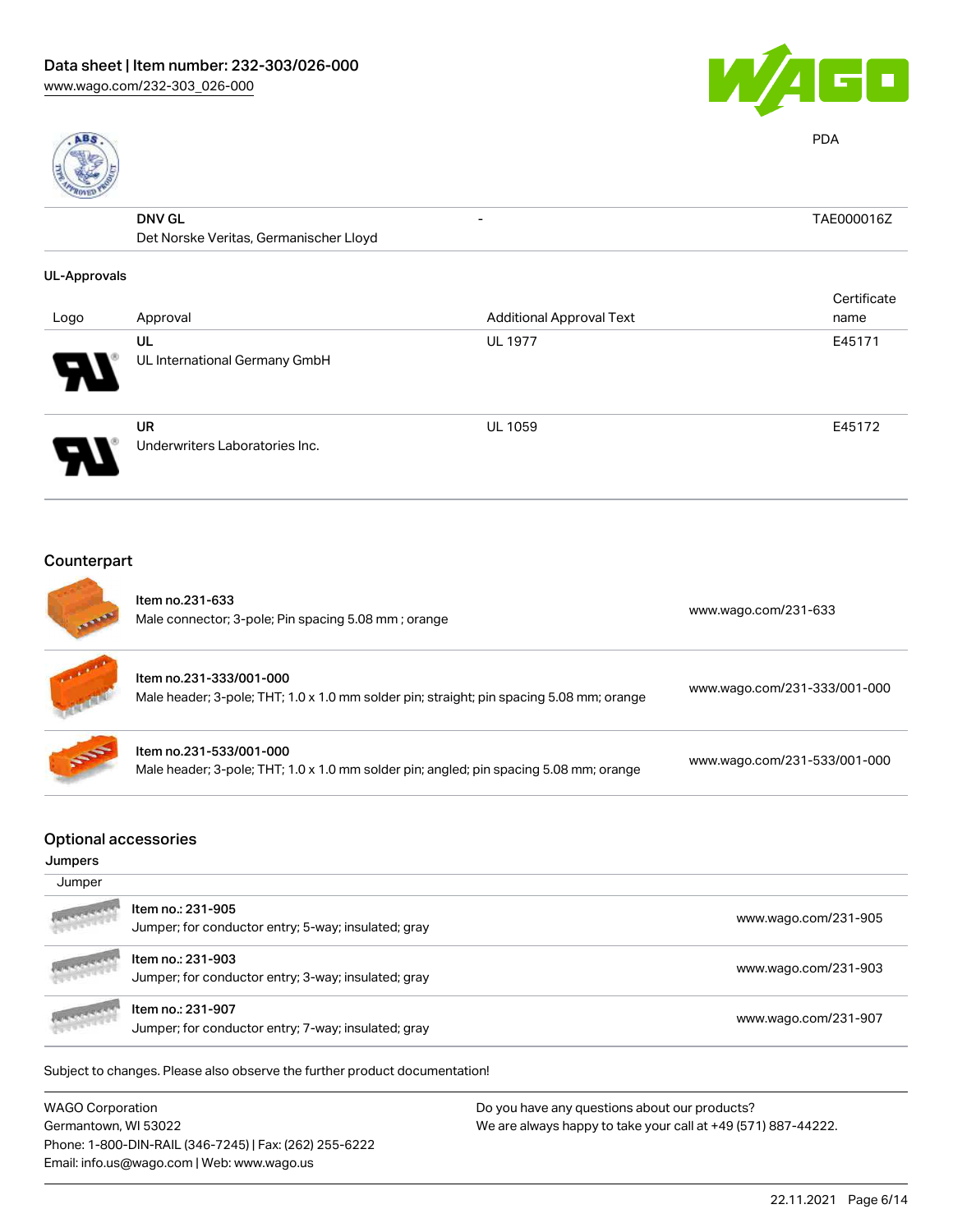

|                | Item no.: 231-910<br>Jumper; for conductor entry; 10-way; insulated; gray                  | www.wago.com/231-910 |
|----------------|--------------------------------------------------------------------------------------------|----------------------|
|                |                                                                                            |                      |
|                | Item no.: 231-902                                                                          | www.wago.com/231-902 |
|                | Jumper; for conductor entry; 2-way; insulated; gray                                        |                      |
| Tools          |                                                                                            |                      |
| Operating tool |                                                                                            |                      |
|                | Item no.: 209-130                                                                          |                      |
|                | Operating tool; suitable for 264, 280 and 281 Series; 1-way; of insulating material; white | www.wago.com/209-130 |
|                | Item no.: 231-159                                                                          |                      |
|                | Operating tool; natural                                                                    | www.wago.com/231-159 |
|                | Item no.: 231-231                                                                          |                      |
|                | Combination operating tool; red                                                            | www.wago.com/231-231 |
|                | Item no.: 231-131                                                                          |                      |
|                | Operating tool; made of insulating material; 1-way; loose; white                           | www.wago.com/231-131 |
|                |                                                                                            |                      |
|                | Item no.: 231-291                                                                          |                      |
|                | Operating tool; made of insulating material; 1-way; loose; red                             | www.wago.com/231-291 |
|                |                                                                                            |                      |
|                | Item no.: 280-432                                                                          | www.wago.com/280-432 |
|                | Operating tool; made of insulating material; 2-way; white                                  |                      |
|                | Item no.: 280-434                                                                          | www.wago.com/280-434 |
|                | Operating tool; made of insulating material; 4-way                                         |                      |
|                | Item no.: 280-437                                                                          | www.wago.com/280-437 |
|                | Operating tool; made of insulating material; 7-way                                         |                      |
|                | Item no.: 280-440                                                                          | www.wago.com/280-440 |
|                | Operating tool; made of insulating material; 10-way                                        |                      |
|                | Item no.: 280-435                                                                          |                      |
|                | Operating tool; made of insulating material; 5-way; gray                                   | www.wago.com/280-435 |
|                |                                                                                            |                      |
|                | Item no.: 280-436                                                                          | www.wago.com/280-436 |
|                | Operating tool; made of insulating material; 6-way                                         |                      |
|                | Item no.: 280-438                                                                          |                      |
|                | Operating tool; made of insulating material; 8-way                                         | www.wago.com/280-438 |
|                | Item no.: 280-433                                                                          | www.wago.com/280-433 |
|                | Operating tool; made of insulating material; 3-way                                         |                      |
| Cover          |                                                                                            |                      |
| Cover          |                                                                                            |                      |

WAGO Corporation Germantown, WI 53022 Phone: 1-800-DIN-RAIL (346-7245) | Fax: (262) 255-6222 Email: info.us@wago.com | Web: www.wago.us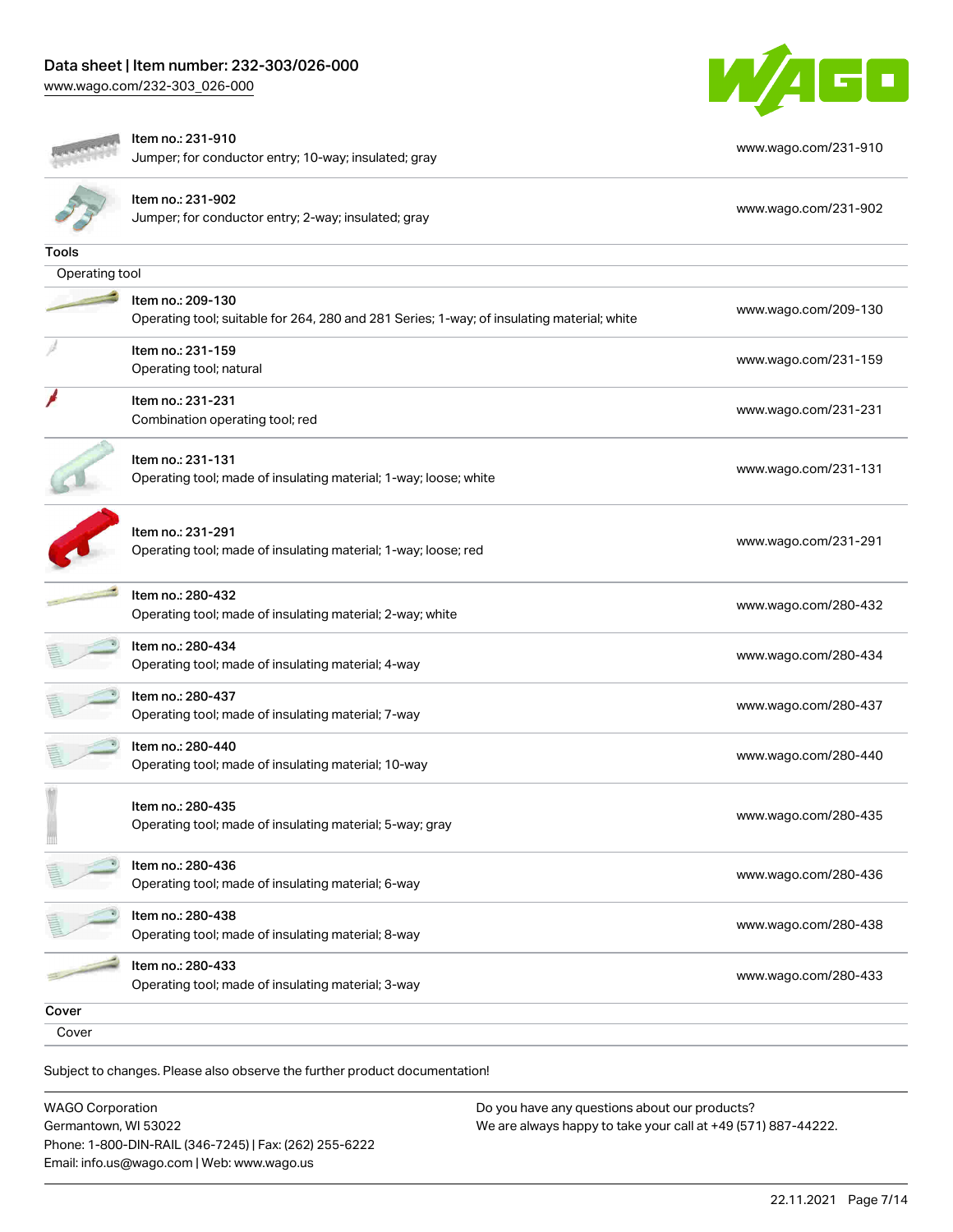#### Data sheet | Item number: 232-303/026-000

[www.wago.com/232-303\\_026-000](http://www.wago.com/232-303_026-000)

Germantown, WI 53022

Phone: 1-800-DIN-RAIL (346-7245) | Fax: (262) 255-6222

Email: info.us@wago.com | Web: www.wago.us





We are always happy to take your call at +49 (571) 887-44222.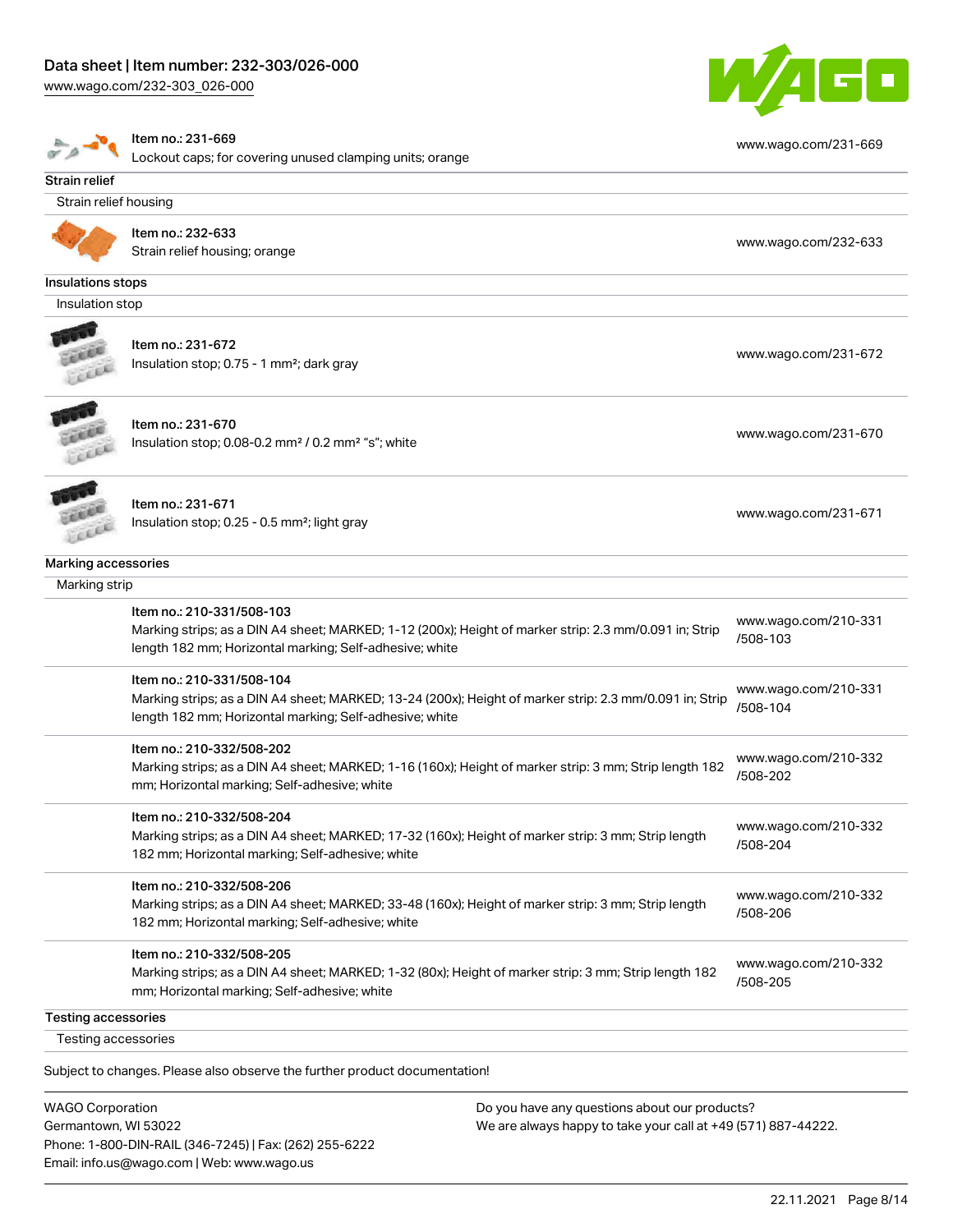



Item no.: 210-136 Test plug; 2 nm Ø; with 500 mm cable [www.wago.com/210-136](http://www.wago.com/210-136)

|                 | Item no.: 231-661                                                                                                                                             |                      |
|-----------------|---------------------------------------------------------------------------------------------------------------------------------------------------------------|----------------------|
|                 | Test plugs for female connectors; for 5 mm and 5.08 mm pin spacing; 2,50 mm <sup>2</sup> ; light gray                                                         | www.wago.com/231-661 |
| <b>Ferrules</b> |                                                                                                                                                               |                      |
| Ferrule         |                                                                                                                                                               |                      |
|                 | Item no.: 216-101                                                                                                                                             |                      |
|                 | Ferrule; Sleeve for 0.5 mm <sup>2</sup> / AWG 22; uninsulated; electro-tin plated; silver-colored                                                             | www.wago.com/216-101 |
| Ĭ.              | Item no.: 216-104                                                                                                                                             |                      |
|                 | Ferrule; Sleeve for 1.5 mm <sup>2</sup> / AWG 16; uninsulated; electro-tin plated; silver-colored                                                             | www.wago.com/216-104 |
| Î               | Item no.: 216-106                                                                                                                                             |                      |
|                 | Ferrule; Sleeve for 2.5 mm <sup>2</sup> / AWG 14; uninsulated; electro-tin plated; silver-colored                                                             | www.wago.com/216-106 |
| ł               | Item no.: 216-102                                                                                                                                             |                      |
|                 | Ferrule; Sleeve for 0.75 mm <sup>2</sup> / AWG 20; uninsulated; electro-tin plated; silver-colored                                                            | www.wago.com/216-102 |
| Ĭ.              | Item no.: 216-103                                                                                                                                             |                      |
|                 | Ferrule; Sleeve for 1 mm <sup>2</sup> / AWG 18; uninsulated; electro-tin plated                                                                               | www.wago.com/216-103 |
|                 | Item no.: 216-123                                                                                                                                             |                      |
|                 | Ferrule; Sleeve for 1 mm <sup>2</sup> / AWG 18; uninsulated; electro-tin plated; silver-colored                                                               | www.wago.com/216-123 |
| î.              | Item no.: 216-122                                                                                                                                             |                      |
|                 | Ferrule; Sleeve for 0.75 mm <sup>2</sup> / AWG 20; uninsulated; electro-tin plated; silver-colored                                                            | www.wago.com/216-122 |
| I.              | Item no.: 216-124                                                                                                                                             |                      |
|                 | Ferrule; Sleeve for 1.5 mm <sup>2</sup> / AWG 16; uninsulated; electro-tin plated                                                                             | www.wago.com/216-124 |
|                 | Item no.: 216-142                                                                                                                                             |                      |
|                 | Ferrule; Sleeve for 0.75 mm <sup>2</sup> / 18 AWG; uninsulated; electro-tin plated; electrolytic copper; gastight<br>crimped; acc. to DIN 46228, Part 1/08.92 | www.wago.com/216-142 |
| $\mathbbm{1}$   | Item no.: 216-132                                                                                                                                             |                      |
|                 | Ferrule; Sleeve for 0.34 mm <sup>2</sup> / AWG 24; uninsulated; electro-tin plated                                                                            | www.wago.com/216-132 |
| î.              | Item no.: 216-121                                                                                                                                             |                      |
|                 | Ferrule; Sleeve for 0.5 mm <sup>2</sup> / AWG 22; uninsulated; electro-tin plated; silver-colored                                                             | www.wago.com/216-121 |
|                 | Item no.: 216-143                                                                                                                                             |                      |
|                 | Ferrule; Sleeve for 1 mm <sup>2</sup> / AWG 18; uninsulated; electro-tin plated; electrolytic copper; gastight                                                | www.wago.com/216-143 |
|                 | crimped; acc. to DIN 46228, Part 1/08.92                                                                                                                      |                      |
|                 | Item no.: 216-131                                                                                                                                             | www.wago.com/216-131 |
|                 | Ferrule; Sleeve for 0.25 mm <sup>2</sup> / AWG 24; uninsulated; electro-tin plated; silver-colored                                                            |                      |
|                 | Item no.: 216-141                                                                                                                                             |                      |
|                 | Ferrule; Sleeve for 0.5 mm <sup>2</sup> / 20 AWG; uninsulated; electro-tin plated; electrolytic copper; gastight<br>crimped; acc. to DIN 46228, Part 1/08.92  | www.wago.com/216-141 |

 $\mathbbm{1}$ 

Subject to changes. Please also observe the further product documentation!

WAGO Corporation Germantown, WI 53022 Phone: 1-800-DIN-RAIL (346-7245) | Fax: (262) 255-6222 Email: info.us@wago.com | Web: www.wago.us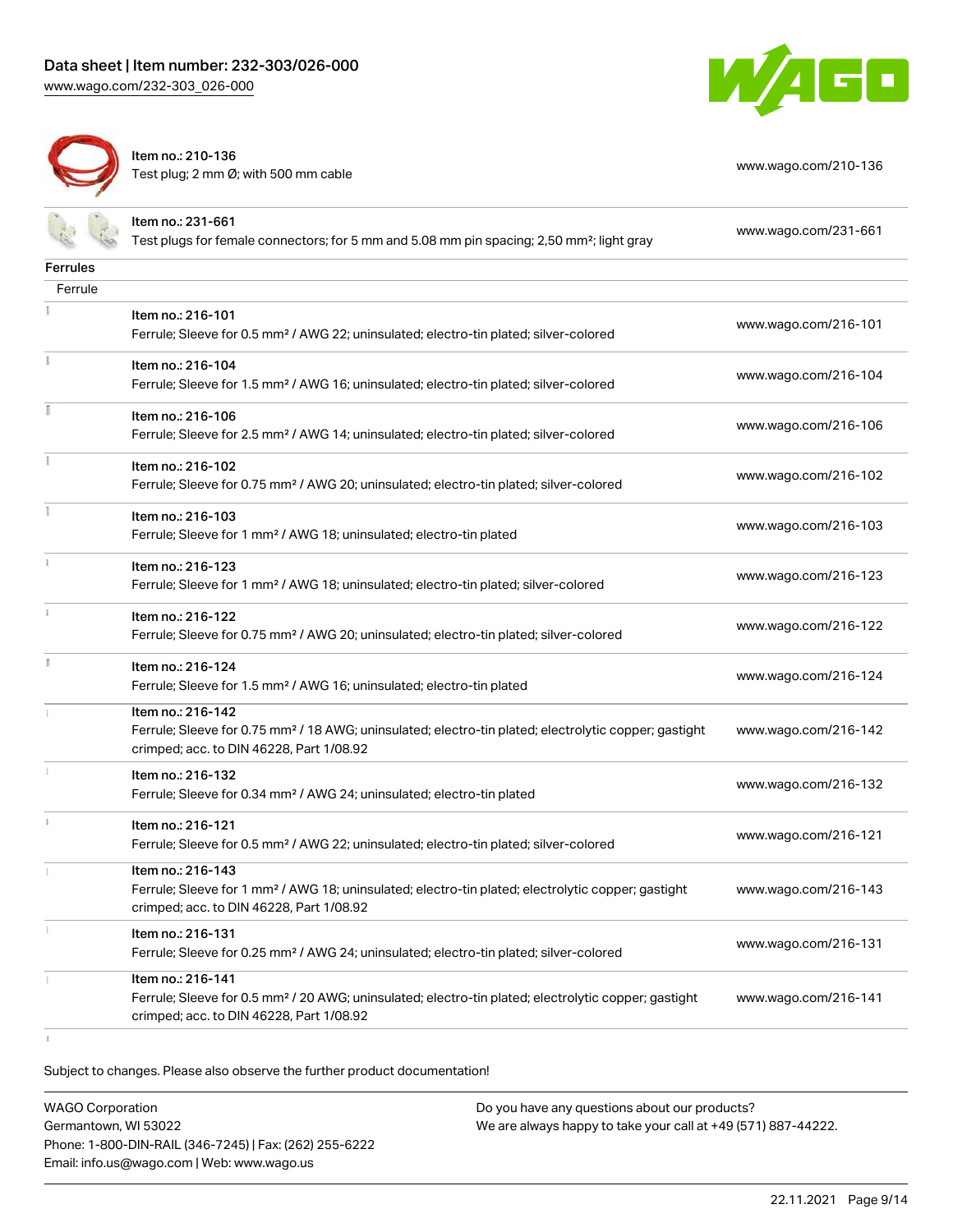

|   | Item no.: 216-152<br>Ferrule; Sleeve for 0.34 mm <sup>2</sup> / AWG 24; uninsulated; electro-tin plated                                                                                                 | www.wago.com/216-152 |
|---|---------------------------------------------------------------------------------------------------------------------------------------------------------------------------------------------------------|----------------------|
| ł | Item no.: 216-203<br>Ferrule; Sleeve for 1 mm <sup>2</sup> / AWG 18; insulated; electro-tin plated; red                                                                                                 | www.wago.com/216-203 |
|   | Item no.: 216-202<br>Ferrule; Sleeve for 0.75 mm <sup>2</sup> / 18 AWG; insulated; electro-tin plated; gray                                                                                             | www.wago.com/216-202 |
|   | Item no.: 216-151<br>Ferrule; Sleeve for 0.25 mm <sup>2</sup> / AWG 24; uninsulated; electro-tin plated                                                                                                 | www.wago.com/216-151 |
|   | Item no.: 216-204<br>Ferrule; Sleeve for 1.5 mm <sup>2</sup> / AWG 16; insulated; electro-tin plated; black                                                                                             | www.wago.com/216-204 |
|   | Item no.: 216-144<br>Ferrule; Sleeve for 1.5 mm <sup>2</sup> / AWG 16; uninsulated; electro-tin plated; electrolytic copper; gastight<br>crimped; acc. to DIN 46228, Part 1/08.92; silver-colored       | www.wago.com/216-144 |
|   | Item no.: 216-201<br>Ferrule; Sleeve for 0.5 mm <sup>2</sup> / 20 AWG; insulated; electro-tin plated; white                                                                                             | www.wago.com/216-201 |
|   | Item no.: 216-223<br>Ferrule; Sleeve for 1 mm <sup>2</sup> / AWG 18; insulated; electro-tin plated; red                                                                                                 | www.wago.com/216-223 |
|   | Item no.: 216-241<br>Ferrule; Sleeve for 0.5 mm <sup>2</sup> / 20 AWG; insulated; electro-tin plated; electrolytic copper; gastight<br>crimped; acc. to DIN 46228, Part 4/09.90; white                  | www.wago.com/216-241 |
|   | Item no.: 216-242<br>Ferrule; Sleeve for 0.75 mm <sup>2</sup> / 18 AWG; insulated; electro-tin plated; electrolytic copper; gastight<br>crimped; acc. to DIN 46228, Part 4/09.90; gray                  | www.wago.com/216-242 |
|   | Item no.: 216-222<br>Ferrule; Sleeve for 0.75 mm <sup>2</sup> / 18 AWG; insulated; electro-tin plated; gray                                                                                             | www.wago.com/216-222 |
|   | Item no.: 216-221<br>Ferrule; Sleeve for 0.5 mm <sup>2</sup> / 20 AWG; insulated; electro-tin plated; white                                                                                             | www.wago.com/216-221 |
|   | Item no.: 216-224<br>Ferrule; Sleeve for 1.5 mm <sup>2</sup> / AWG 16; insulated; electro-tin plated; black                                                                                             | www.wago.com/216-224 |
|   | Item no.: 216-243<br>Ferrule; Sleeve for 1 mm <sup>2</sup> / AWG 18; insulated; electro-tin plated; electrolytic copper; gastight crimped; www.wago.com/216-243<br>acc. to DIN 46228, Part 4/09.90; red |                      |
| л | Item no.: 216-244<br>Ferrule; Sleeve for 1.5 mm <sup>2</sup> / AWG 16; insulated; electro-tin plated; electrolytic copper; gastight<br>crimped; acc. to DIN 46228, Part 4/09.90; black                  | www.wago.com/216-244 |
|   | Item no.: 216-263<br>Ferrule; Sleeve for 1 mm <sup>2</sup> / AWG 18; insulated; electro-tin plated; electrolytic copper; gastight crimped; www.wago.com/216-263<br>acc. to DIN 46228, Part 4/09.90; red |                      |
|   | Item no.: 216-264<br>Ferrule; Sleeve for 1.5 mm <sup>2</sup> / AWG 16; insulated; electro-tin plated; electrolytic copper; gastight<br>crimped; acc. to DIN 46228, Part 4/09.90; black                  | www.wago.com/216-264 |

WAGO Corporation Germantown, WI 53022 Phone: 1-800-DIN-RAIL (346-7245) | Fax: (262) 255-6222 Email: info.us@wago.com | Web: www.wago.us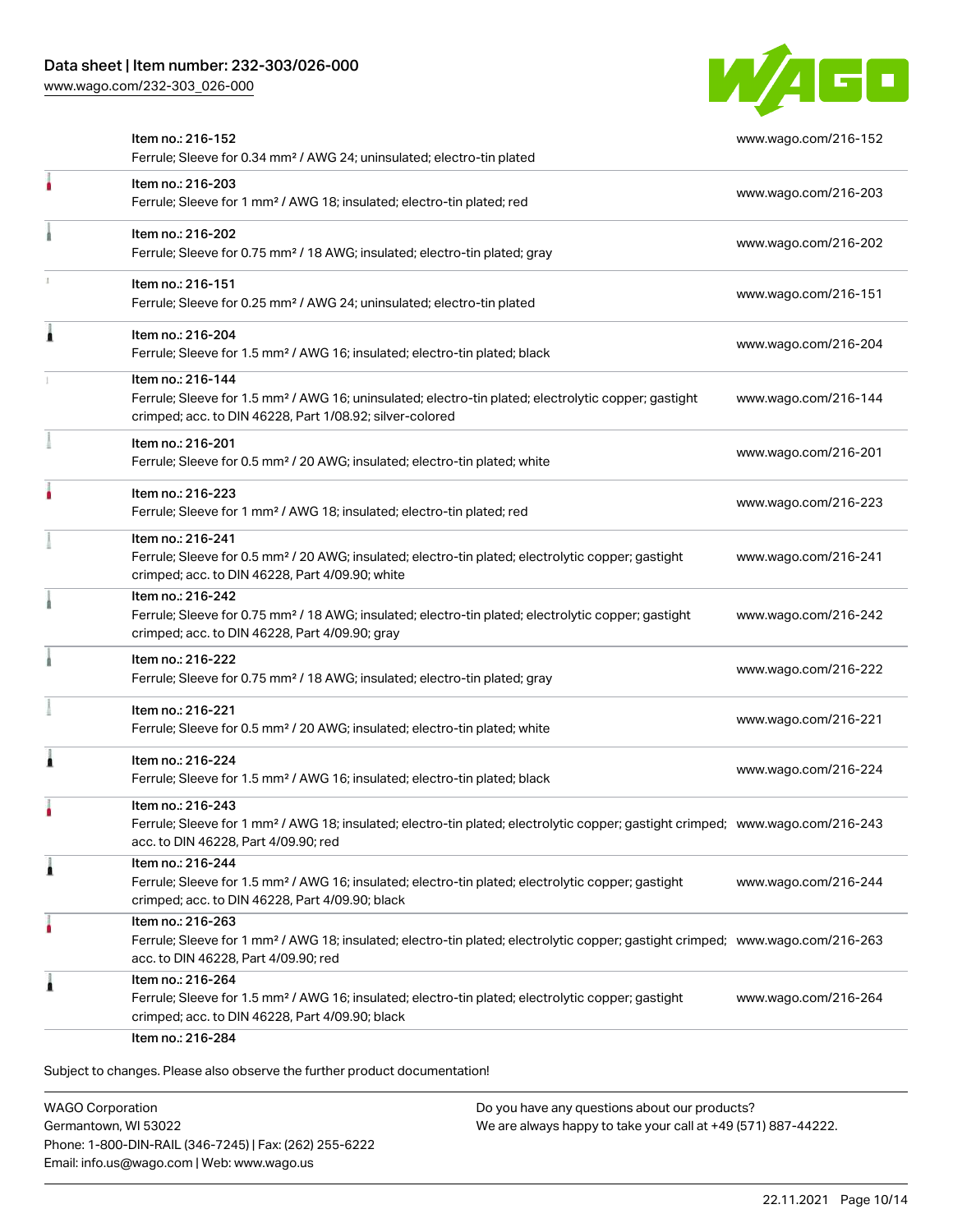## Data sheet | Item number: 232-303/026-000

[www.wago.com/232-303\\_026-000](http://www.wago.com/232-303_026-000)



| Ferrule; Sleeve for 1.5 mm <sup>2</sup> / AWG 16; insulated; electro-tin plated; electrolytic copper; gastight<br>crimped; acc. to DIN 46228, Part 4/09.90; black                      | www.wago.com/216-284 |
|----------------------------------------------------------------------------------------------------------------------------------------------------------------------------------------|----------------------|
| Item no.: 216-262<br>Ferrule; Sleeve for 0.75 mm <sup>2</sup> / 18 AWG; insulated; electro-tin plated; electrolytic copper; gastight<br>crimped; acc. to DIN 46228, Part 4/09.90; gray | www.wago.com/216-262 |
| Item no.: 216-301<br>Ferrule; Sleeve for 0.25 mm <sup>2</sup> / AWG 24; insulated; electro-tin plated; yellow                                                                          | www.wago.com/216-301 |
| Item no.: 216-321<br>Ferrule; Sleeve for 0.25 mm <sup>2</sup> / AWG 24; insulated; electro-tin plated; yellow                                                                          | www.wago.com/216-321 |
| Item no.: 216-322<br>Ferrule; Sleeve for 0.34 mm <sup>2</sup> / 22 AWG; insulated; electro-tin plated; green                                                                           | www.wago.com/216-322 |
| Item no.: 216-302<br>Ferrule; Sleeve for 0.34 mm <sup>2</sup> / 22 AWG; insulated; electro-tin plated; light turquoise                                                                 | www.wago.com/216-302 |

# **Downloads**

## Documentation

| <b>Additional Information</b> |            |               |          |
|-------------------------------|------------|---------------|----------|
| Technical explanations        | 2019 Apr 3 | pdf<br>2.0 MB | Download |

## CAD files

#### CAD data

| 2D/3D Models 232-303/026-000      |     | Download |
|-----------------------------------|-----|----------|
| CAE data                          |     |          |
| EPLAN Data Portal 232-303/026-000 | URL | Download |
| ZUKEN Portal 232-303/026-000      | URL | Download |
| EPLAN Data Portal 232-303/026-000 | URL | Download |

## Environmental Product Compliance

#### Compliance Search

| Subject to changes. Please also observe the further product documentation!                |     |          |  |  |
|-------------------------------------------------------------------------------------------|-----|----------|--|--|
| $mm;$ 3-pole; 2,50 $mm^2$ ; orange                                                        |     |          |  |  |
| 1-conductor female connector, angled; CAGE CLAMP®; 2.5 mm <sup>2</sup> ; Pin spacing 5.08 |     |          |  |  |
| Environmental Product Compliance 232-303/026-000                                          | URL | Download |  |  |

WAGO Corporation Germantown, WI 53022 Phone: 1-800-DIN-RAIL (346-7245) | Fax: (262) 255-6222 Email: info.us@wago.com | Web: www.wago.us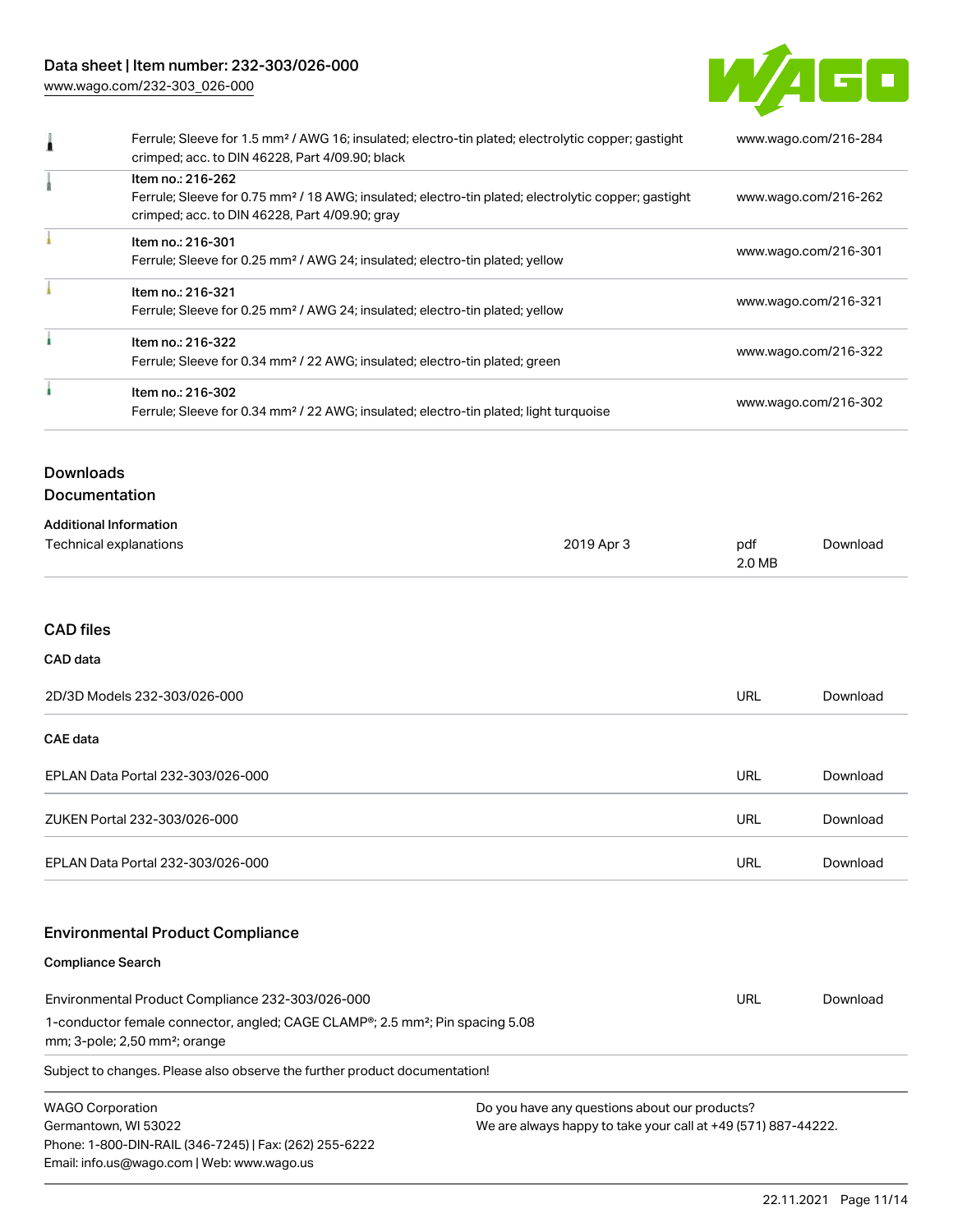

#### Installation Notes



Inserting a conductor via 3.5 mm screwdriver – CAGE CLAMP® actuation parallel to conductor entry.



Inserting a conductor via 3.5 mm screwdriver – CAGE CLAMP® actuation perpendicular to conductor entry.



Inserting a conductor into CAGE CLAMP® unit via operating lever (231-291).



Inserting a conductor via operating tool.



Coding a female connector by removing coding finger(s).

Subject to changes. Please also observe the further product documentation!

WAGO Corporation Germantown, WI 53022 Phone: 1-800-DIN-RAIL (346-7245) | Fax: (262) 255-6222 Email: info.us@wago.com | Web: www.wago.us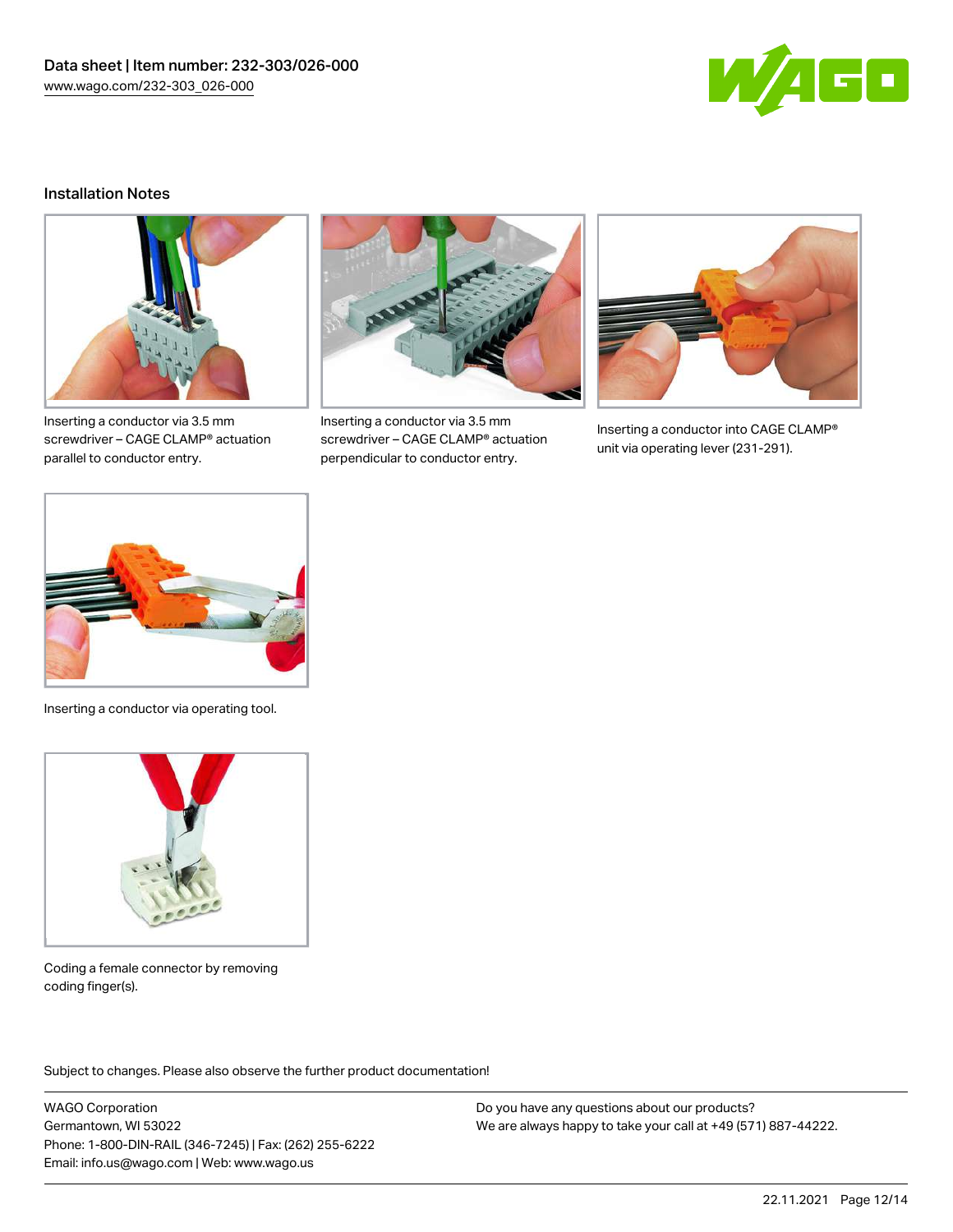



Testing – female connector with CAGE CLAMP®

Integrated test ports for testing perpendicular to conductor entry via 2 or 2.3 mm Ø test plug

Installation



Male connector with strain relief plate



Strain relief housing shown with a male connector equipped with CAGE CLAMP®

Marking

Subject to changes. Please also observe the further product documentation!

WAGO Corporation Germantown, WI 53022 Phone: 1-800-DIN-RAIL (346-7245) | Fax: (262) 255-6222 Email: info.us@wago.com | Web: www.wago.us